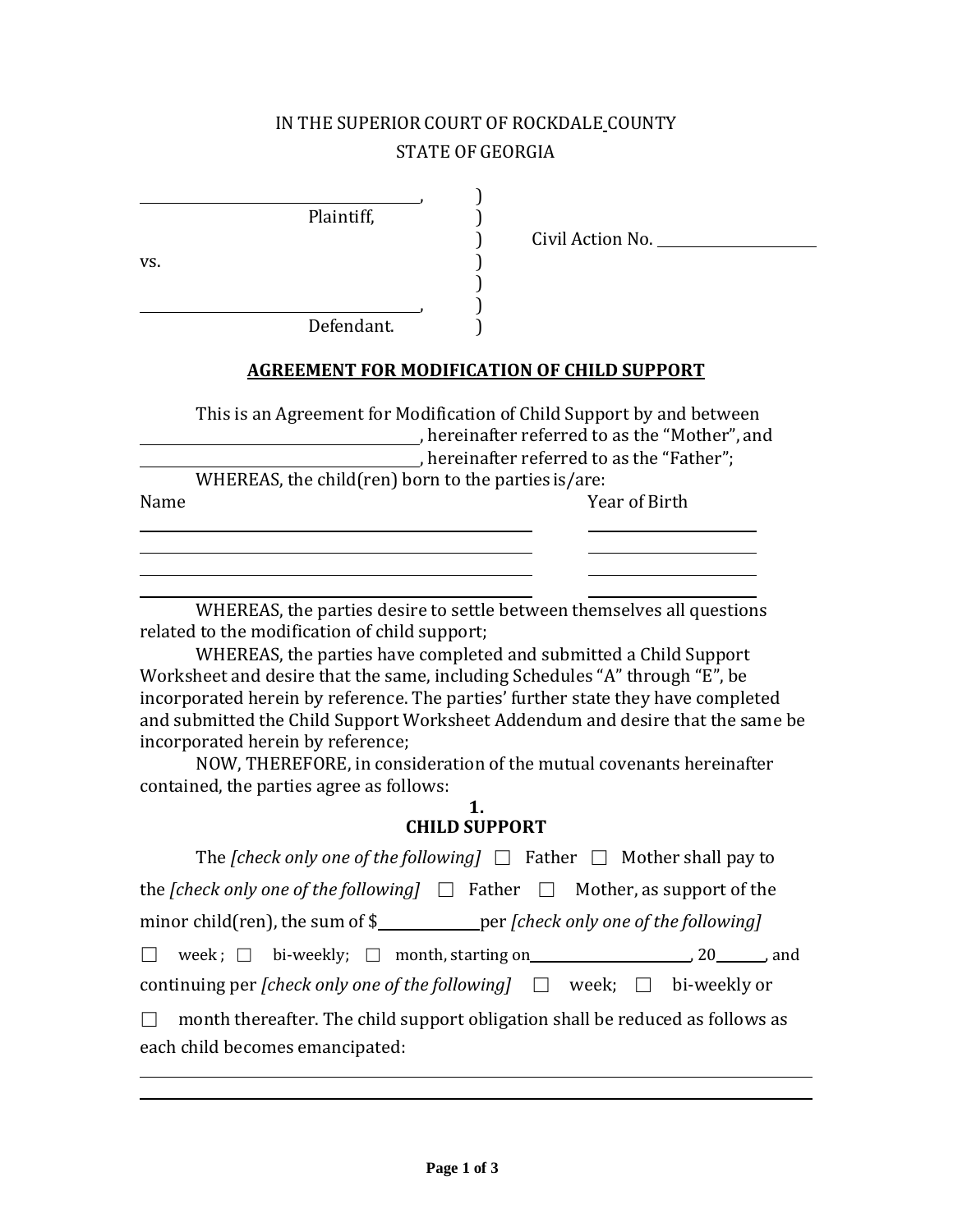### **2.**

## **CHILD SUPPORT DURING EXTENDED PERIODS OF VISITATION**

 $\Box$  In the event the child(ren) visit(s) with the non-custodial parent for one month or longer, the custodial parent shall pay to the non-custodial parent the usual amount of child support, which is \$ per *[check only one of the following]*  □ week; □ bi-weekly; □ month.

### **3. CHILD SUPPORT METHOD OF PAYMENT** [**Check only one** of the following (a), (b), or (c)]

 $\Box$  a) All payments of child support shall be paid directly to the *[check only one of* 

*the following*  $\Box$  Father or  $\Box$  Mother at the following address:  $\Box$ 

. No Income Deduction Order will be enteredinto at this time. However, whenever, in violation of the terms of this Agreement, there shall have been a failure to make the support payments due hereunder so thatthe amount unpaid is equal to or greater than the amount payable for one (1) month, the payments required to be made may be collected by the process of continuing garnishment for support.

In the event the *[check only one of the following]*  $\vert \cdot \vert$  Father  $\vert \cdot \vert$  Mother

fails to pay any child support obligation in this Agreement in a timely fashion on any three

(3) occasions in any twelve (12) month period, the parties agree that an Income Deduction Order shall then be entered.

□ b) All payments of child support shall be paid by the non-custodial parent's employer pursuant to an Income DeductionOrder.

□ c) All payments of child support shall be paid to GeorgiaChild Support Enforcement pursuant to an Income DeductionOrder.

#### **4. HEALTH INSURANCE**

# [**Check only (a) or (b)**, (c) and (d) are optional]

□ (a) The *[check only one of the following]* □ Father □ Mother shall

maintain a policy of medical, dental, and hospitalization insurance for the benefit of the minor child(ren) for so long as the child support obligation set forth herein exists.



- □ (b) Health Insurance is not available at a reasonable cost to eitherparty.
- □ (c) Costs not covered under the insurance policy shall besplit between